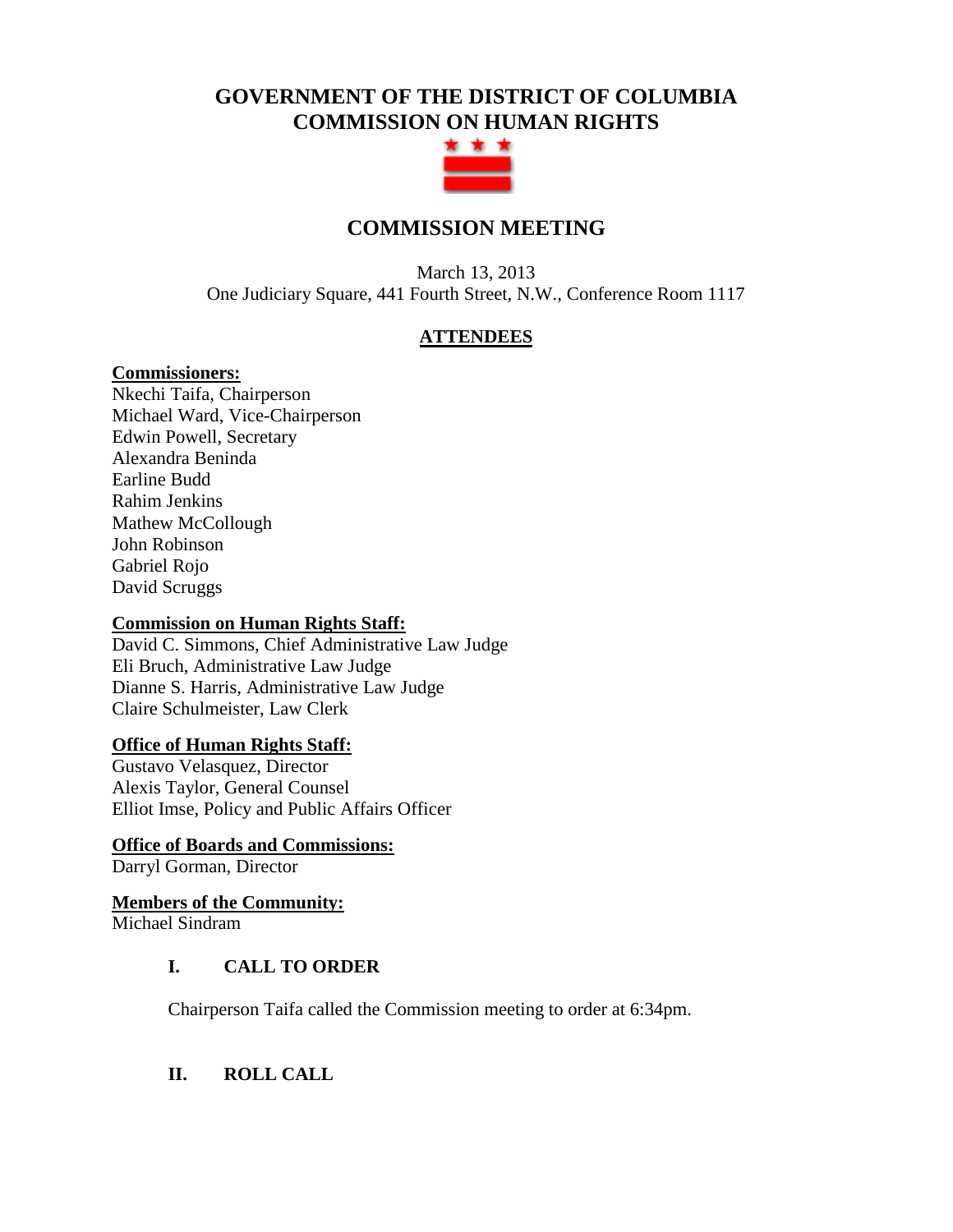Secretary Powell conducted the roll call. Ten Commissioners were present at the meeting. Since at least eight Commissioners were present, a quorum was reached.

#### **III. SWEARING-IN OF COMMISSIONERS**

Commissioners Beninda, Jenkins, Powell, and Robinson were formally sworn-in by Director Gorman.

#### **IV. ADOPTION OF THE MINUTES FROM THE JANUARY MEETING**

The Commission adopted the minutes from the Commission's January meeting.

#### **V. THE ATTORNEY GENERAL'S OPINION ON THE COMMISSION'S ABILITY TO HOLD HEARING, SYMPOSIUMS, OR COMMUNITY MEETINGS**

Commissioner Taifa explained that during the January Commission meeting, several Commissioners expressed an interest in learning more about proposed legislation for providing legal protections to returning citizens. The Commissioners discussed the possibility of holding a hearing, symposium, or community meeting. The Commission then established a subcommittee comprised of Commissioners Jenkins, Powell, and Scruggs to explore options on how the Commission might address this issue.

A few days before the March Commission meeting, the Office of the Attorney General issued a legal opinion prohibiting the Commission from holding any such event. Both Director Gorman and General Counsel Alexis Taylor explained the Attorney General's reasoning identified in the legal opinion to the Commissioners and answered questions and concerns from them.

A full discussion on the Commission's role and function in the District government was held.

#### **VI. REPORT OF THE OFFICE OF HUMAN RIGHTS**

Director Velasquez gave the report on behalf of the Office and gave a brief overview of its performance.

Director Velasquez provided the Commissioners with detailed statistics on OHR's performance in January and February 2013. Thus far in FY 2013, OHR's total settlement benefits to date are \$772,204. Additionally, OHR found "probable cause" in 5 cases, but found "no probable cause" in 42 cases.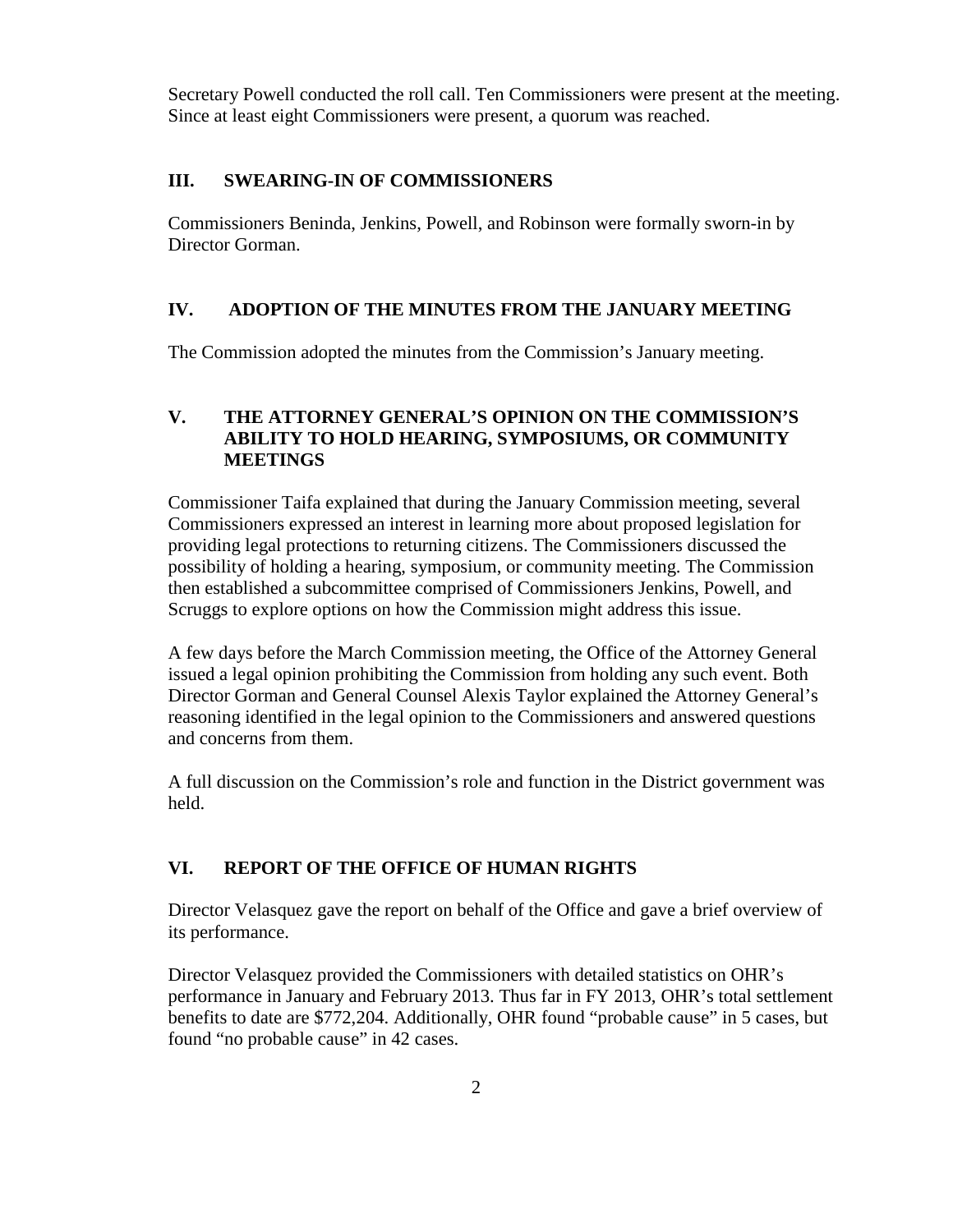#### **VII. REPORT OF THE COMMISSION ON HUMAN RIGHTS**

Chief Judge Simmons delivered the report of the Commission and presented an overview of its performance since the last Commission meeting.

The Commission currently has a docket of 15 Commission cases, 6 OHR cases, and 5 CBX appeals. Additionally, the Commission has 3 cases involving petitions for attorney's fees.

Thus far in FY13, the Commission closed 3 Commission case, 3 OHR case, and 1 CBX case.

#### **VIII. OLD BUSINESS**

Report on Oversight Hearing before City Council

Chairperson Taifa gave the report on the Oversight Hearing before City Council. At the Oversight Hearing, both Chairperson Taifa and CALJ Simmons testified on behalf on the Commission. Together, they answered several questions from Councilmember Barry pertaining to the Commission's accomplishments and future goals for this fiscal year. They highlighted how the Commission has sought to gain greater visibility in the community. The winning artistic piece from the Youth Human Rights Ambassador program was played for the Council and broadcasted over Cable Channel 16.

Report of the Education Committee regarding Returning Citizens

Commissioner Scruggs presented the report of the Education Committee. The Committee recommended that, consistent with the Commission's normal practice, community members with views on legislation concerning returning citizens be allowed to present their views at the May Commission meeting as part of the Community Comments portion of the meeting. The Commissioners decided not to vote of the Committee's recommendation immediately, but rather to hold an executive session via conference call the following week during which they could further discuss the Committee's recommendation.

Discussion regarding Social Media

Elliott Imse, OHR's Policy and Public Affairs Officer, provided an overview of how using social media can help the Commission gain more visibility in the community. Mr. Imse asked Commissioners to provide